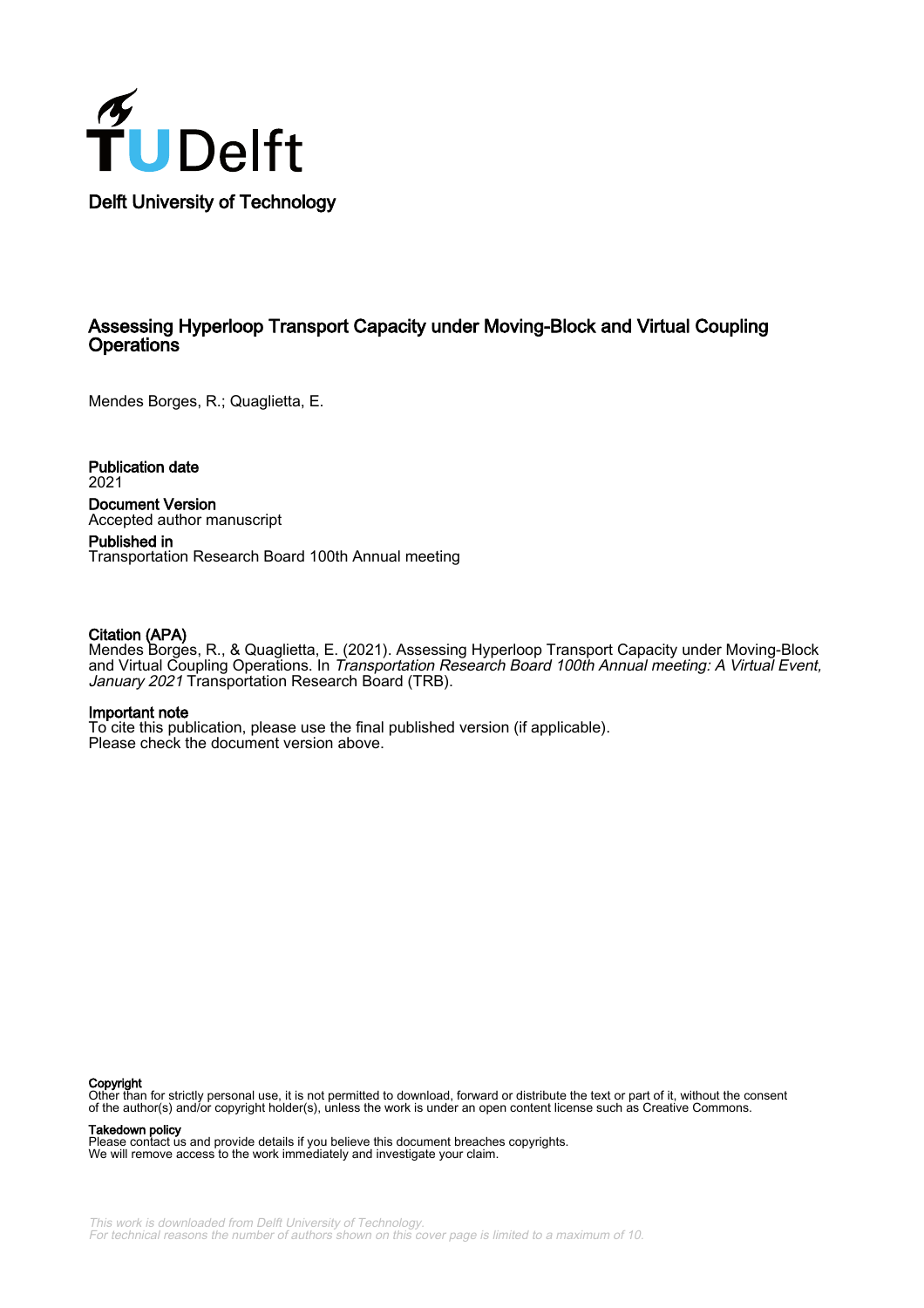#### **Assessing Hyperloop Transport Capacity under Moving-Block and Virtual Coupling Operations.**

# **Rafael Mendes Borges\***

- Corresponding author
- Department of Transport and Planning, Delft University of Technology,
- Delft, the Netherlands, 2628 CN
- Email: [r.mendesborges@tudelft.nl](mailto:r.mendesborges@tudelft.nl)
- 

# **Egidio Quaglietta**

- Department of Transport and Planning, Delft University of Technology,
- Delft, the Netherlands, 2628 CN
- Email: e.quaglietta@tudelft.nl

- Word Count:  $6,434$  words + 2 tables =  $6,934$  words
- - *Submitted [23-07-2020]*
-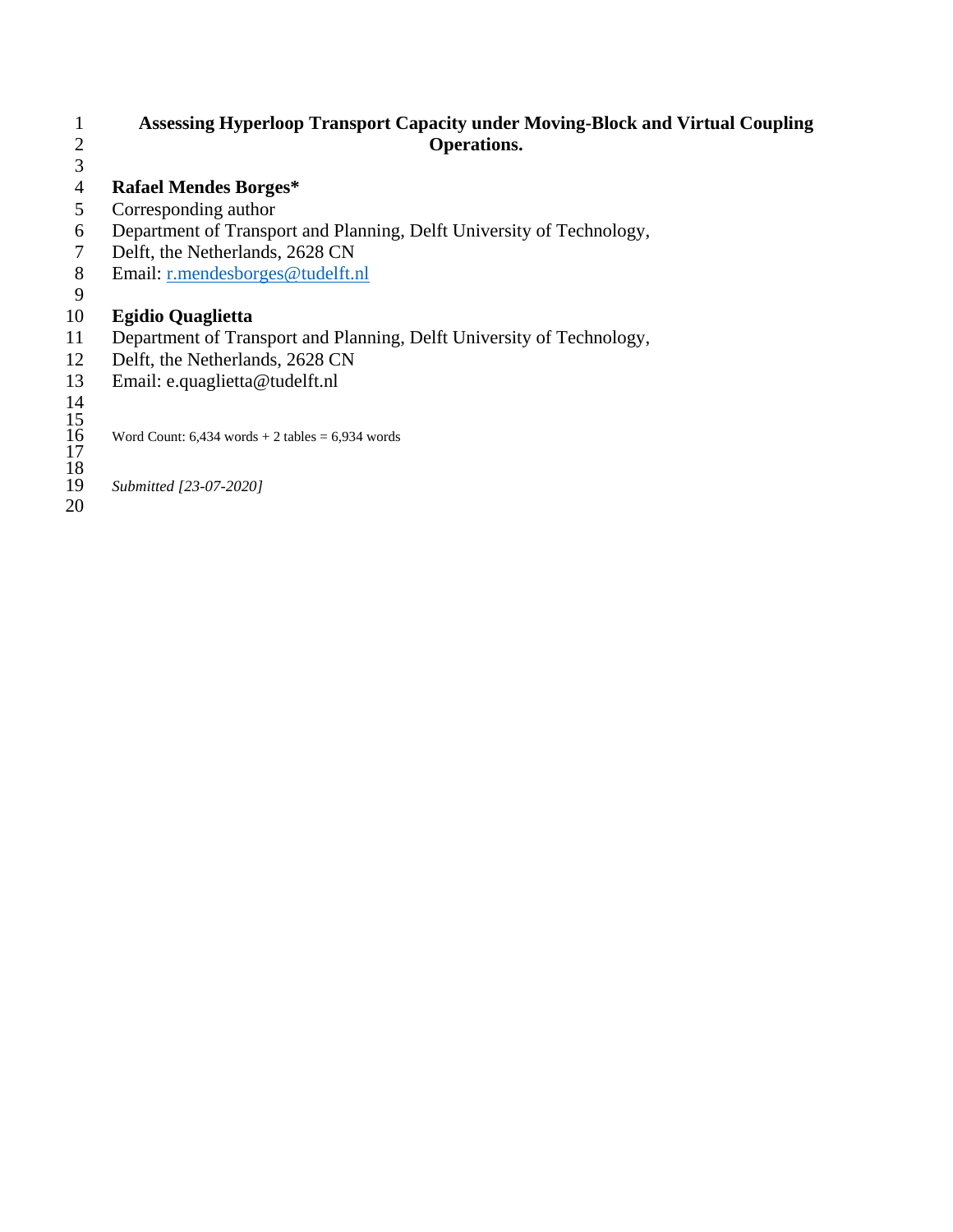#### **ABSTRACT**

- The Hyperloop is a concept of a ground transportation system consisting of capsules (called pods) traveling at very high-speeds in near-vacuum tubes. The hyperloop aims to be a fast, cheap, and
- sustainable alternative to short-haul flights and high-speed rail. The small pod size requires very
- high frequencies to respond to future high levels of passenger and cargo demands. Media and
- representatives of the emerging Hyperloop industry acclaim the Hyperloop as a very
- capacity-effective transport system, however there is no clear scientific evidence proving that. A
- theoretical investigation is therefore necessary to understand which capacity the Hyperloop could
- safely provide and whether that could satisfy the future transport demand. This paper provides a
- comparative analysis of the capacity that the Hyperloop can offer for several operational scenarios
- and different signalling systems, including Moving-Block and the advanced concept of Virtual
- Coupling. Results show that Moving-Block could achieve required transport capacity levels only
- if pods could use high deceleration rates likely to be unsafe and uncomfortable to passengers.
- Virtual Coupling is instead observed to be a more satisfactory operational concept that could address transport demand while respecting safety and comfort standards if reliable pod platooning
- technologies are available.
- **Keywords:** Hyperloop capacity, Virtual Coupling, Moving-Block, High-speed transport.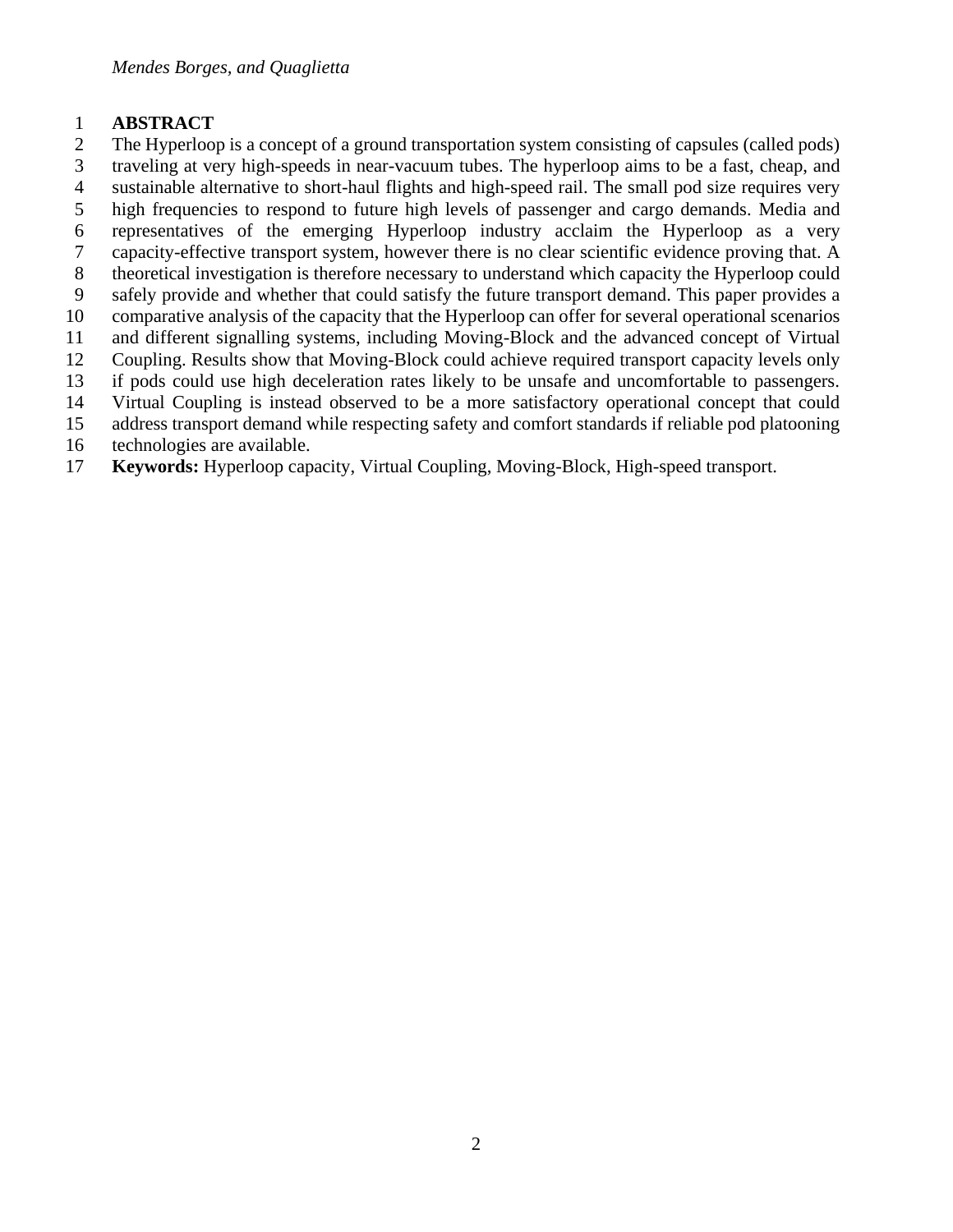#### **INTRODUCTION**

 The Hyperloop is a conceptual mode of transport in which capsules (also called pods) travel at very high speeds in a reduced pressure tube. The proposed concept is claimed to achieve better performances in terms of travel time, costs, energy consumption and safety when compared to short-haul flights and high-speed rail (*1*). The hyperloop has also been reported (*1*) as a very capacity-effective system, despite there is no scientific evidence for that statement. Vehicles to be used in the Hyperloop will have indeed limited size to fit the tube meaning a reduced vehicle capacity to accommodate passengers and/or cargo. Because of the restricted vehicle capacity, Hyperloop shall rely on high frequencies to respond to the expected travel demand growth of passengers and freight. A deeper theoretical capacity investigation is hence needed to understand the actual transport capacity of the Hyperloop when realistic operational scenarios and safety constraints of the signalling system are considered.

 Few studies exist about Hyperloop capacity analysis. Musk in the Hyperloop Alpha paper (*1*) reports a regular pod frequency of two minutes, which can be increased to a maximum of 30 s during peak hours. Decker et al. (*2*) compute the maximum safe pod frequency based on an absolute braking distance separation and assuming a deceleration rate of 1g, which leads to a maximum frequency of 30 s. Another interesting work was made by van Goeverden et al. (*3*) who perform a multi-criteria analysis indicating the Hyperloop as a premium transport mode given that the limited capacity would make ticket prices only affordable by exclusive passenger categories. Their conclusion however relied on a macroscopic capacity model that disregarded possible pod manoeuvres at junctions and detailed safety constraints due to the signalling system. They report 22 a pod frequency of just five minutes, based on a deceleration rate of  $\sim 0.15$ g.

 Some of the pod frequencies found in the literature report promising values. However, the high deceleration rates considered are likely to be unsafe and uncomfortable for the passengers. Moreover, there is no clear evidence if there will be advances in technology to safely achieve those reported deceleration rates. Furthermore, the existing literature on transport capacity of the Hyperloop system has been focused only on the simple case of plain lines excluding intermediate stops or junctions where multiple pods could merge/diverge. The actual Hyperloop transport capacity might hence be much lower than what has been so far reported if realistic pod manoeuvres at junctions/stations as well as safe signalling constraints are taken into account.

 Existing literature has mostly assumed a separation between consecutive pods to be at least the absolute braking distance, i.e. the distance required for a capsule to brake from its current speed to standstill, although without specifying the type of signalling technology to achieve that separation. Even so, such a concept resembles Moving-Block (MB) operations already used in metro lines by means of the Communication Based Train Control (CBTC) (*4*) and specified for conventional railways by the ETCS Level 3 standard (not yet been implemented) (*5*). The reported high pod frequencies rely on high deceleration rates to brake in case the pod ahead suddenly stops. However, an advanced signalling concept known as Virtual Coupling (VC) has been proposed in the railway field in which pods could follow each other at distances shorter than the absolute braking distance to eventually move synchronously in radio-linked platoons which could be treated as a single vehicle (*6*). Under VC pods could hence couple/decouple on-the-run by first following each other at a relative braking distance (i.e. the distance to brake from current speed to the speed of the pod ahead) until they synchronize their speed with the pod ahead to form a platoon. Pods moving in a platoon are separated only by a safety margin which depends on the running speed and the difference in braking rates of the pods. Such a concept might represent an attractive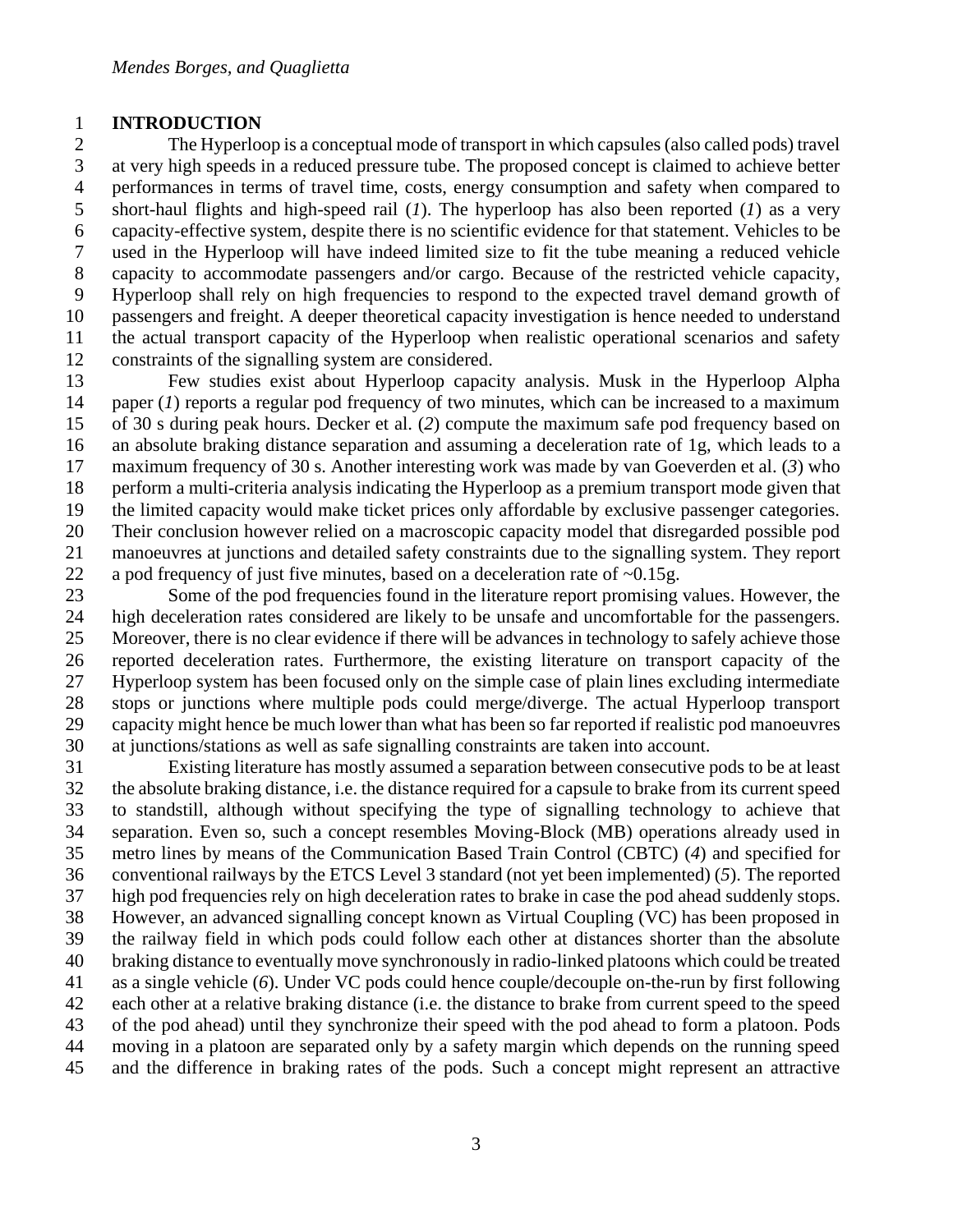alternative to achieve satisfactory pod frequencies while keeping deceleration rates at levels that are safe and respect passenger comfort.

 This paper aims to cover the existing gap in the literature by assessing the transport capacity which the Hyperloop can safely provide for all possible operational scenarios under both MB and VC signalling concepts. 

**HYPERLOOP CAPACITY ASSESSMENT METHODOLOGY**

 A two-steps methodological framework has been set up (**[Figure 1](#page-5-0)**) to assess the Hyperloop transport capacity for several pod manoeuvres on different infrastructure layouts, signalling and switching technologies as well as station configurations. In the first step, a detailed analysis of pod dynamics is performed. In particular, the microscopic railway traffic simulation tool EGTRAIN (*12*) has been extended to model Hyperloop pod dynamics and accurately describe pod braking curves which are here obtained by reversing the thrust of the motors. Inputs to the microscopic model include characteristics of the capsule (e.g. length, mass, tractive effort speed curve) as well as the infrastructure (e.g. track length, gradient, curvature radii, junction layout).

 The second step draws on detailed pod dynamics computed in Step 1 to implement an analytical capacity assessment method to assess Hyperloop capacity for different configurations of the system. Specifically, the analytical assessment builds on the UIC Code 406 blocking time compression (*7*) which is a consolidated method in the railway field for the evaluation of infrastructure occupation. Capacity is here assessed in terms of the minimum time headway that can be safely allowed between two consecutive pods for each of the following system configurations which constitute an input to the model:

- Operational scenarios: which define a set of possible pod manoeuvres on relevant network locations such as plain Hyperloop tracks, merging and diverging junctions. Operational scenarios also include two different service patterns of i) pods having intermediate stops along the track as well as ii) non-stopping pods only delivering a direct end-to-end connection between the terminal stations of the Hyperloop corridor.
- Signalling systems: where both MB and the advanced signalling concept of VC are considered.
- Direction switching technologies: including two different systems allowing a direction change at merging/diverging junctions. Specifically, the considered systems are a traditional mechanical moving switch and an innovative fixed magnetic switch concept (*8*).
- Station layout: for the operational scenarios with stops, the capacity is assessed for the case where intermediate stations have one single airlock but also when at least two airlocks are available, in which case more than one pod can load/unload customers at the same time.

 The developed analytical model provides as output the minimum time headway between two consecutive pods for each of the Hyperloop system configurations, i.e. a given combination of operational scenario, signalling system, switching technology and station layout. Obtained minimum headways are then translated in terms of transport capacity and provided as both maximum hourly number of pods and passengers that could be transported. Transport capacity results produced by our framework are then compared with the one of alternative modes of transport, namely high-speed railways and air passenger transport.

 A detailed description of inputs/outputs and methods employed is provided in the following subsections.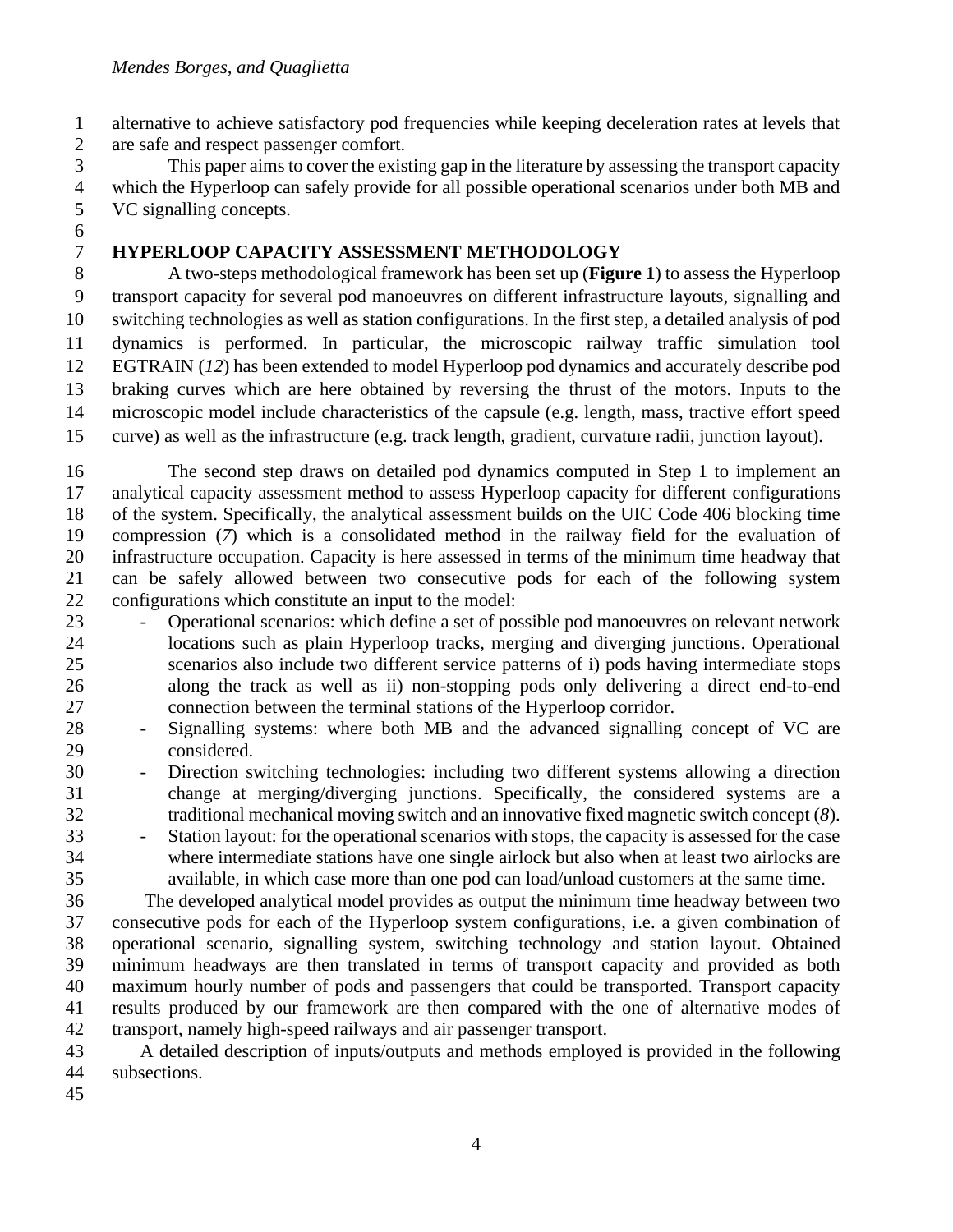#### *Mendes Borges, and Quaglietta*



 

# <span id="page-5-0"></span>**Figure 1. Overview of the methodology used to assess the Hyperloop transport capacity**

#### **Capsule dynamics**

 The simplest approaches to model the capsule dynamics assume constant acceleration and deceleration rates. To obtain more realistic results, this work considers a detailed description of the propulsion system and the motion resistances. The fact the Hyperloop is still a concept has led to many different concepts for its various components. The propulsion system is not an exception and various possible configurations can be found in the literature (*9*, *10*). This work is based on a single configuration which is a magnetically levitated capsule propelled by a linear synchronous motor as proposed by Choi et al. (*9*).

# *Braking curve*

 The braking curve of the pod was simulated by extending the EGTRAIN microscopic railway traffic simulation model (*11*), which is based on a discrete-time solution of Newton's motion differential equations (*12*). The set of mathematical expressions capturing the train dynamics were adjusted to include the behaviour of the capsule. The model considers the main characteristics of the pod based on the design proposed in (*9*), namely mass, length, maximum speed, tractive effort-speed curve and motion resistances. The motion resistances that depend on speed include aerodynamic drag (tube pressure of 0.001 atm) and magnetic resistance. Also, an analysis has been performed to identify impacts on the pod's braking curve of different tube gradients considering a slope of -3‰, +3‰ as well as a flat track. The braking action is assumed to apply a reverse thrust produced by reversing the motor, instead of using a constant braking rate. It is assumed the motor

can produce the same thrust in both directions.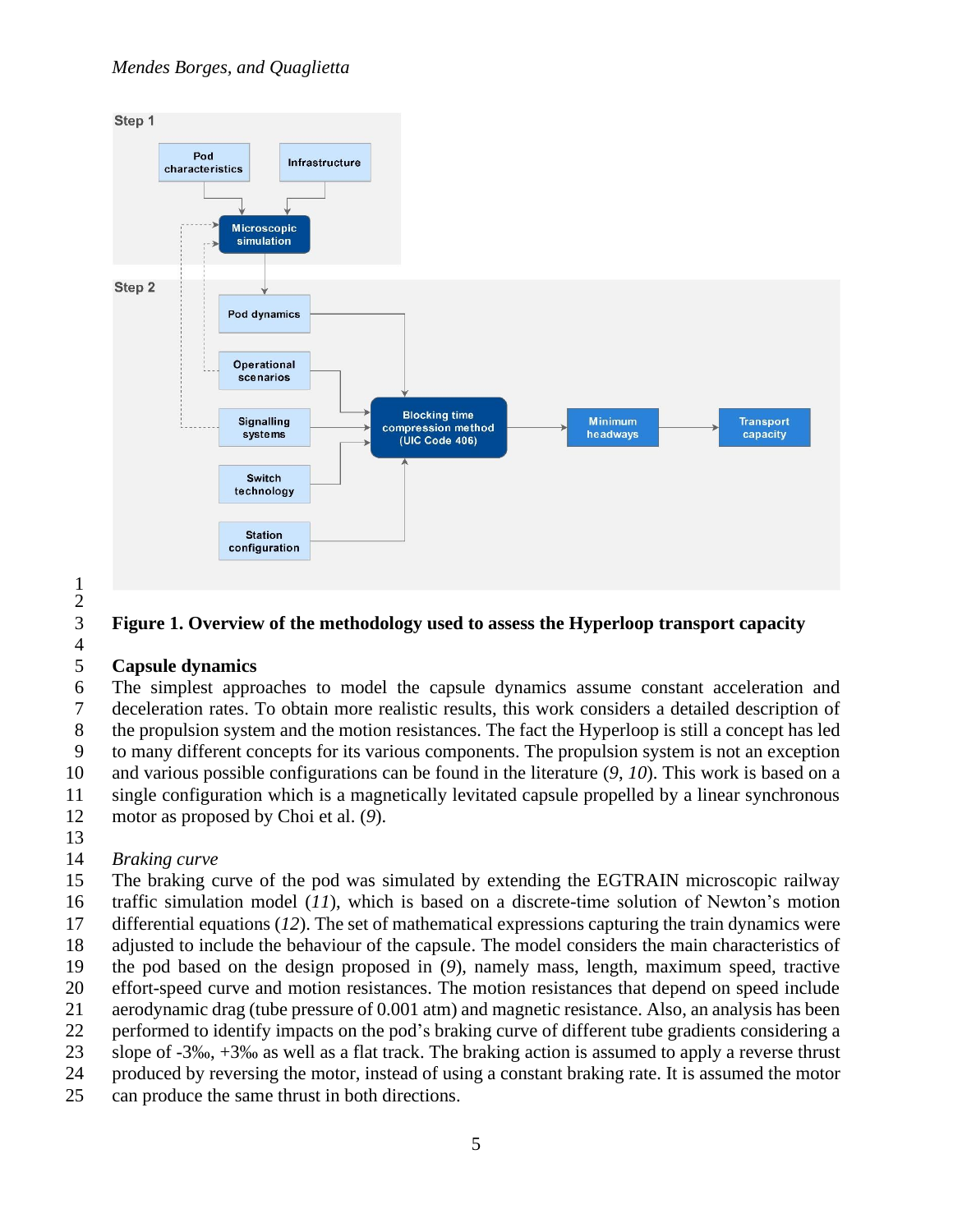

<span id="page-6-1"></span>

#### 

#### *Simulated run*

 In addition to obtaining the braking curve to be used when assessing the transport capacity, the microscopic simulation was utilized to simulate a run of two pods in a representative Hyperloop corridor having a total length of 600 km between two termini stations. The second pod departs 360 s later, which is enough to let the second capsule running without being constrained by the pod ahead. **[Figure 3](#page-6-0)** shows the simulated time-distance diagram of the two capsules. The slope of the curves varies along the tube as the maximum speed changes stepwise (480, 890 and 1200 km/h) both at the beginning and the end of the tube. Pods travel with an average speed of 924 km/h.



<span id="page-6-0"></span>**Figure 3 Time-distance diagram of two pods running in the same tube**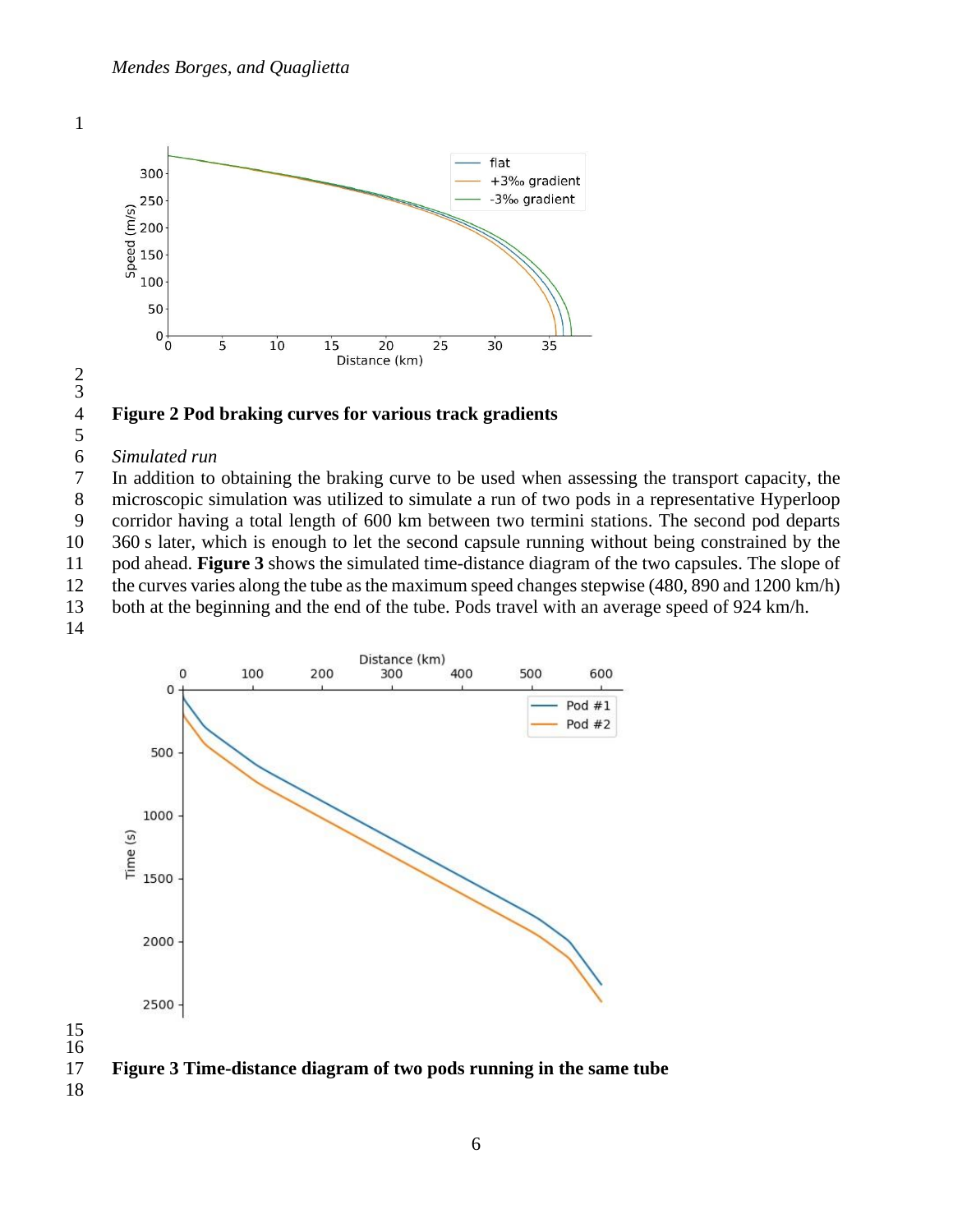#### **Operational Scenarios**

 Hyperloop networks will likely consist of links between main cities possibly with intermediate stops and connections to other lines and branches. Junctions allowing pods to merge/diverge from/to different destinations as well as intermediate stations will likely be potential bottlenecks constraining the maximum transport capacity of the Hyperloop. Our study hence analyses different possible types of infrastructure layouts and the corresponding type of vehicle manoeuvres which could be found on a Hyperloop corridor. A combination of infrastructure layout and a manoeuvre is here defined as an operational scenario. A total of six operational scenarios have been defined considering non-stopping and stopping Hyperloop services on a plain line, a merging and a diverging junction (**[Figure 4](#page-7-0)**). The plain line consists of two consecutive pods traveling in the same direction and the same tube. The second manoeuvre is a merging junction where one of the capsules enters the main tube from a branch. It is assumed the pod coming from the branch crosses the merging junction as first. For the stopping service, both pods stop at the platform located 3 km ahead of the junction. Finally, the diverging junction is a link from the main tube to a branch. For the non-stopping service, the first pod diverges to the branch while the capsule behind continues on the main tube. In the diverging junction with stop, the capsule ahead continues on the main tube and stops at the platform while the pod behind diverges to the branch without stopping. The platform is located 3 km after the junction, in the main tube.



 

#### <span id="page-7-0"></span> **Figure 4 Schematic operational scenarios to be evaluated**

 For the merging/diverging junctions, the headways are calculated at the junction. It is assumed a speed limit of 1200 km/h on the main tube, while the speed of the capsule taking the switch depends on the specific switch technology considered. For the plain line without stop, the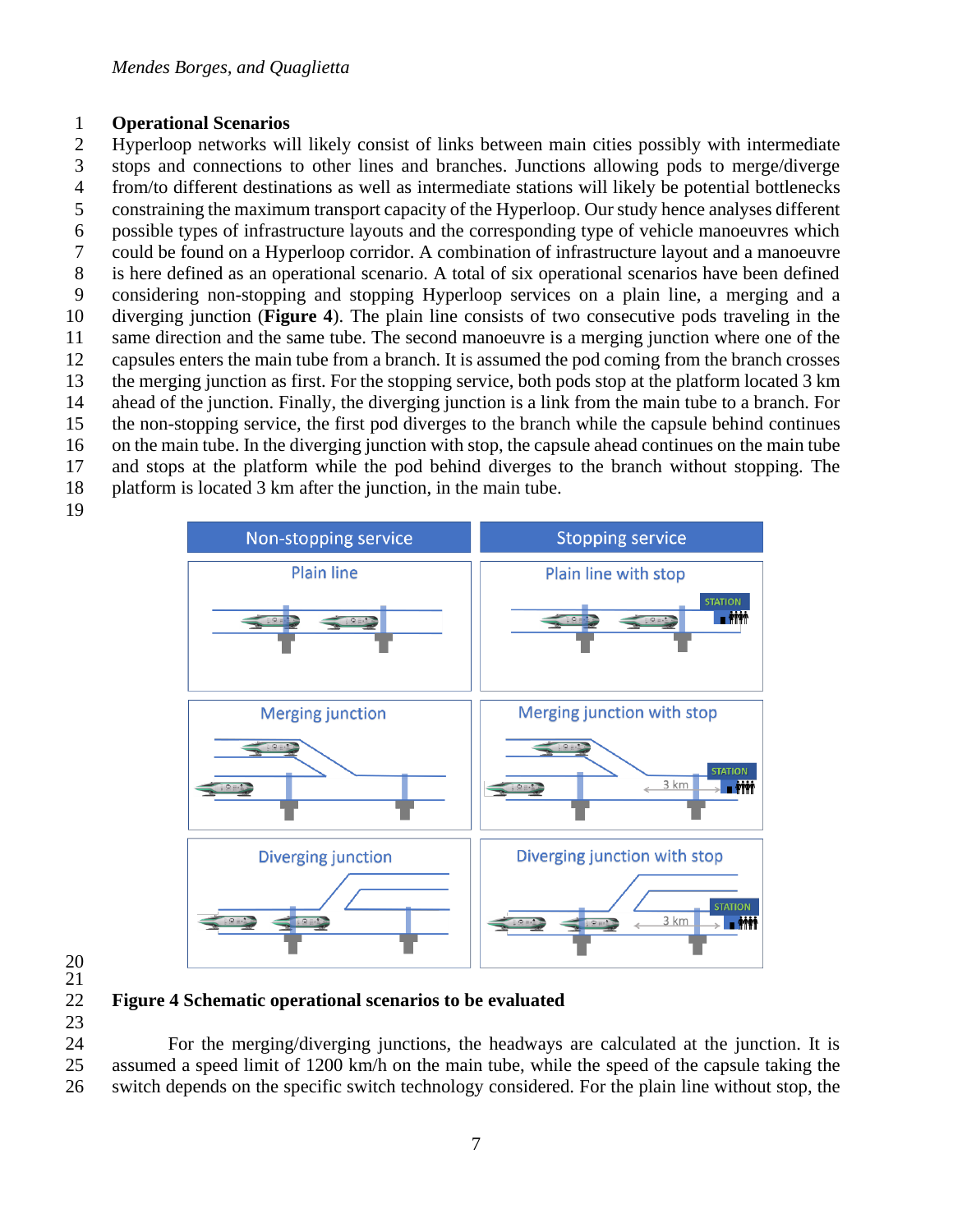headway is computed in a section where the speed limit is 1200 km/h. For the plain line with stop, the arrival headway is considered.

 In the railways, capacity bottlenecks are commonly due to junctions, as switches are safety-critical elements which generally require trains to slow down to avoid derailments. In the case of the Hyperloop, it is not clear which technology will be adopted to let pods switch over merging and diverging tracks. Hardt Hyperloop (*8*) has introduced the concept of an innovative magnetic switching technology having no moving infrastructure elements, claimed to allow pods changing direction without speed reductions. However, such a technology has not yet been proved on a full-scale test track. Given the nonexistence of a consolidated and proved Hyperloop switching technology, this study will investigate the capacity for both the case of classical mechanical switches with moving beams (as adopted in railways) as well as innovative high-speed fixed magnetic switches. Therefore, pod manoeuvres over diverging and merging junctions consider the existence of two different types of direction switching technologies: i) a Fixed Magnetic Switching technology (FMS) like the one proposed by Hardt (*8*) which does not require speed reductions and setup times to move and lock the switch, ii) a Moving Mechanical Switch (MMS) like those traditionally used in the railways which requires a given setup time (assumed here to be 4 s) to move, set and lock the switch in the correct direction for the pod. Given that an MMS could fail to move in time and/or in a safe direction between two consecutive pods, an absolute braking distance separation will need to be imposed before this type of switches either under MB or VC at junctions. Taking into account the FMS technology is still in development, this study considers a case without speed reduction but also speed restrictions of 750 km/h and 22 100 km/h. Regarding the MMS, a single case is studied, where a speed restriction of 100 km/h is imposed as this is the maximum speed currently allowed on traditional mechanical railway switches.

 Also, stations are a relevant location when studying capacity. As it happens with switches, the operational conditions at stations are still not clear. Differently from the railways, the Hyperloop will operate in a quasi-vacuumed environment, hence airlocks are needed at stations to let passengers alight/board the pod while keeping the reduced pressure within the tube (*1*). The capacity at stations will be undoubtedly influenced by the number of pods that can embark/disembark passengers and/or cargo at the same time. If no more than one pod is allowed at the same time, the station capacity will be strongly affected. This is very important for the signalling systems considered. For both MB and VC, our capacity investigation assumes two possible cases. For the first case, there is only one chamber so that a platform can be occupied by one single pod, so that if it is occupied, the next pod must wait until the capsule ahead leaves the platform. For the alternative case with two chambers, two pods can stop one behind each other at the same platform to embark/disembark passengers and/or freight while keeping a safe separation of 50 m in between.

#### **Signalling Systems**

 The operating conditions of the Hyperloop require advanced signalling systems so that high capacities can be achieved while guaranteeing the safety of objects and passengers. The Hyperloop will likely build on signalling concepts not far from those currently under investigation in the railway industry given that both are a guideway transport mode. The concept of MB signalling allows consecutive trains to be separated by an absolute braking distance. This way, a vehicle can safely stop even if the vehicle ahead suddenly stops, avoiding a collision. The proposed concept of VC introduces a Vehicle to Vehicle communication layer allowing the exchange of speed and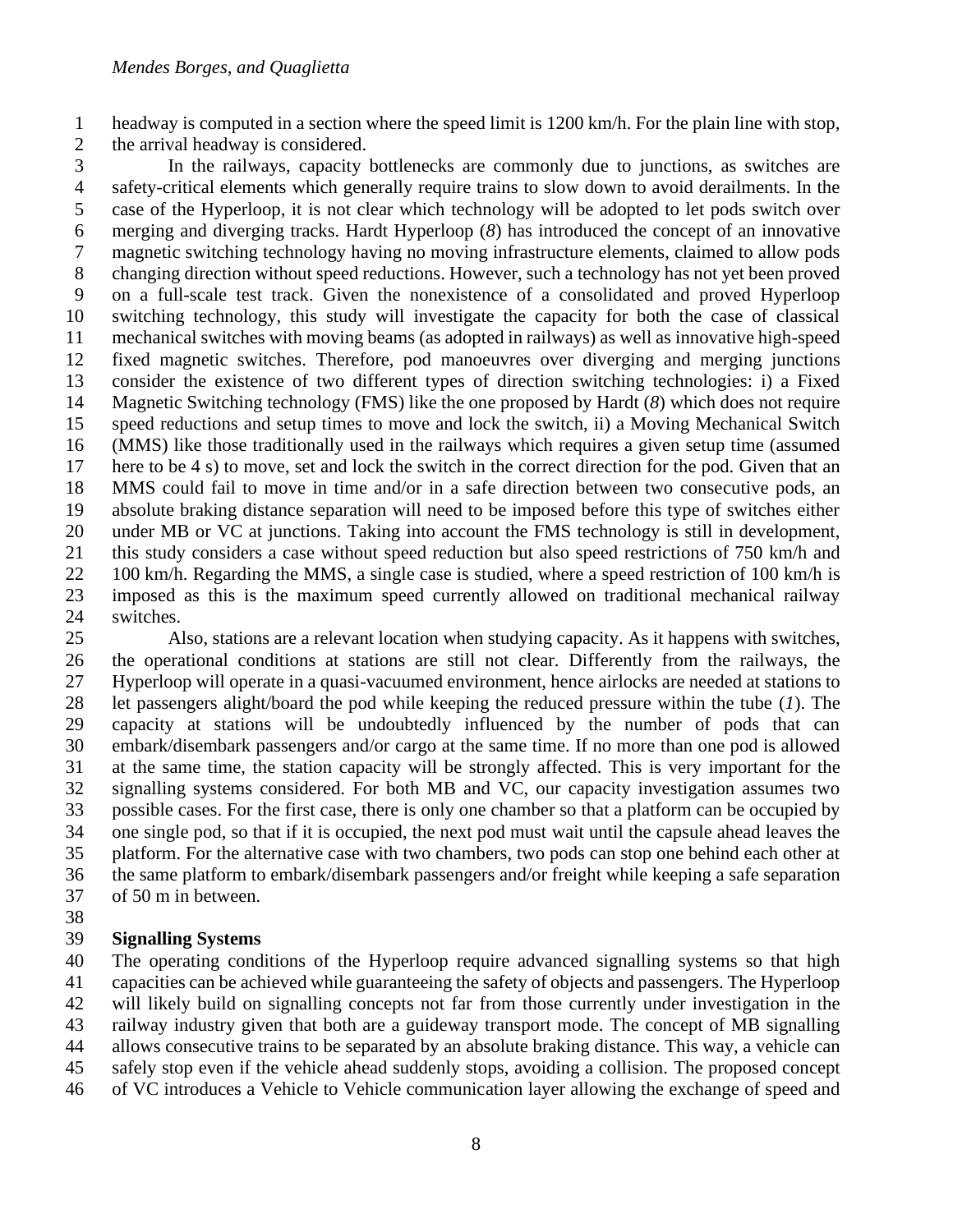acceleration information so that a pod can approach one ahead at a relative braking distance to eventually move synchronously by forming a radio-linked platoon. When traveling in a platoon, pods would keep a safety margin function of the running speed and the difference between braking rates of consecutive pods.

 Two modes will be evaluated to assess the capacity impacts of VC, namely the 6 Coupling/Decoupling mode (VC $_{\text{C/D}}$ ) and the Platooning mode (VC<sub>P</sub>). By default, it is assumed a capsule is running independently under MB. From there, the transition to the coupling mode happens when a capsule is approaching the pod ahead and the next stretch of their routes is the same. During this mode, the capsule behind will try to reach the speed of the pod ahead, always respecting a safety margin between vehicles. If the pod behind is able to attain that speed, the pods transit to the platooning mode. While traveling in a state of coupled running, two transitions can occur: unintentional or intentional decoupling. The first happens when the pod behind cannot hold the same speed of the capsule ahead, because of power limitations and/or higher motion resistances. After this transition, the pod behind will try to catch up again with the capsule ahead. If the conditions are met again, they transit to the platooning mode. From the platooning mode, an intentional decoupling transition may also occur. This happens when coupled vehicles approach a diverging junction where the leading pod takes a different route. After the capsule has been intentionally decoupled from the pod ahead, it will run under MB until conditions for coupling to another pod are met. A detailed description of VC operational states and transitions is provided by Quaglietta et al. (*13*).

- Given that the pods will reach very-high speeds, they will be driven by an Automatic Train Operation (ATO), regardless of the signalling system used. ATO is even more necessary for operating pods moving in platoons under VC.
- 

# **Blocking time compression method for capacity assessment**

 As already mentioned, the calculation of minimum headways for each system configuration is performed based on an adaptation of the blocking time compression method of the UIC Code 406 (*7*) which is a consolidated approach in the railway literature. The blocking time theory builds on the concept that a given section of track can be occupied by one and only one vehicle per time. The total time a track section is occupied (and hence blocked) by a pod is the sum of the following terms (**[Figure 5](#page-10-0)**):

- Setup time: the time to set the route. In the case of the Hyperloop, this term will only be included when considering merging/diverging junctions equipped with traditional moving switches where the setup time is the time to move, set and lock a switch in the correct direction for a pod.
- Driving reaction time: usually the time for the driver to see and react to a signal aspect. Since the Hyperloop is an autonomous system, this term is simply the ATO reaction time.
- Approaching time: the time needed by a pod to approach a given track section ahead. For the Hyperloop, it is the time to cross the absolute or relative braking distance for MB or
- 40  $VC<sub>CD</sub>$ , respectively, or zero for  $VC<sub>P</sub>$ .
- 41 Running time: the time to cross a track section of a given length (called block section in railway literature) which the signalling system supervises so that only one vehicle at a time can occupy it. In the concept of Moving-Block operations, the length of a block section becomes infinitesimal since the track section supervised by the signalling system moves along with the vehicle. Such an assumption however does not apply to movable parts of the track such as switches which shall still be considered as fixed block sections. A merging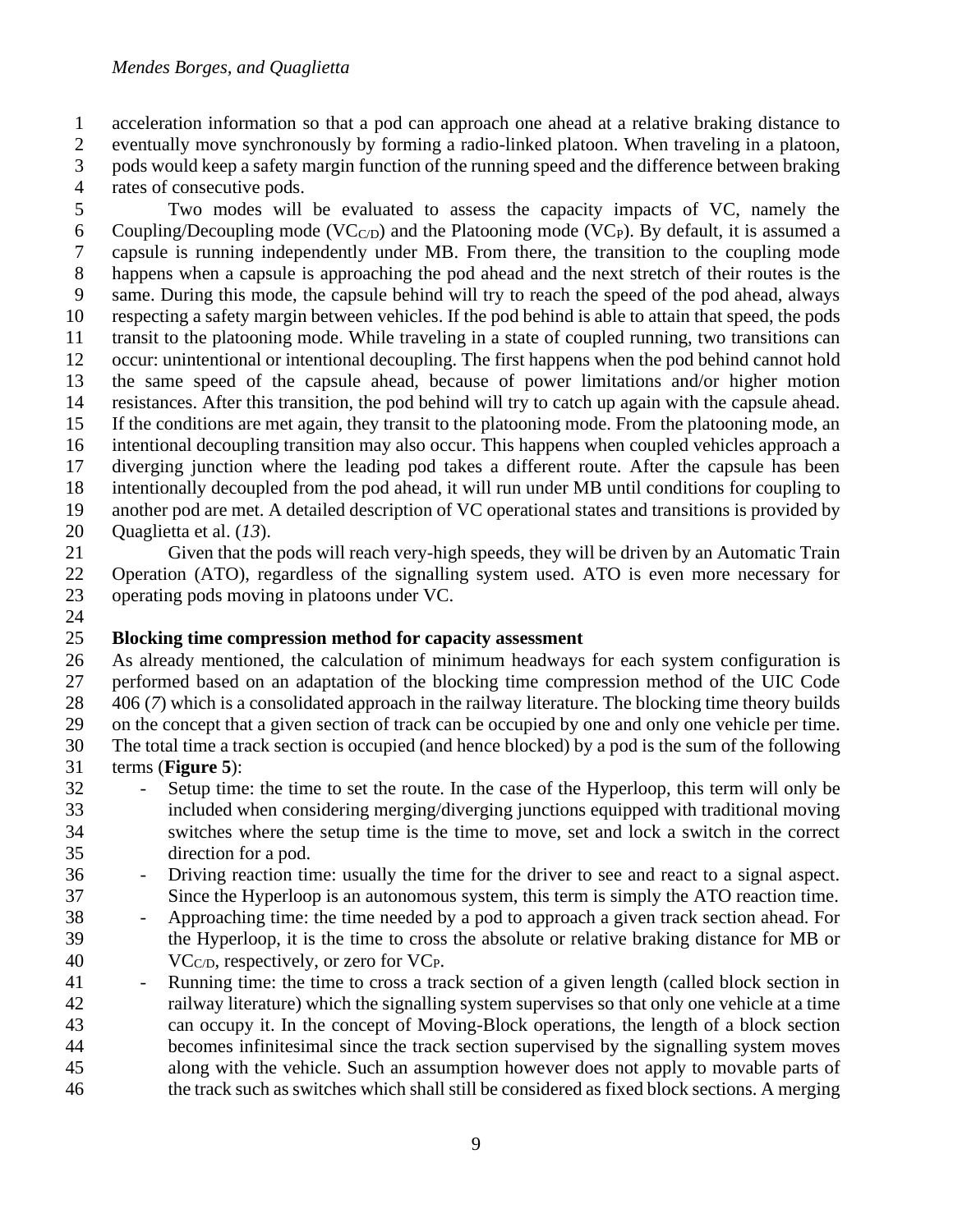- 1 or a diverging pod cannot indeed occupy a switch unless the previous pod has fully cleared 2 it and the switch has been moved, set and locked in the correct position. For this reason, in 3 our model the running time term is only considered over switches but it is assumed to be 4 zero instead on normal tracks.
- 5 Clearing time: the time needed to clear a block section with the length of the pod.
- 6 Release time: the time to release a block section that is considered to be the communication 7 delay to transmit safety-critical information (such as movement authority and/or 8 speed/acceleration of pods) between consecutive pods and/or the ground traffic control 9 centre.
- 10



11 12

<span id="page-10-0"></span>13 **Figure 5 Method to calculate the time a track section is occupied by a pod**

14

15 As illustrated in **[Figure 5](#page-10-0)**, the minimum time headway is therefore identified as the 16 minimum time distance that can be allowed between two consecutive pods so that their blocking 17 times are not overlapping**.** 

 The values used for the setup times depend on the specific type of direction switching technology considered. In particular, the setup time has been assumed to be 4 s if a traditional MMS switching technology is used and 0 if an FMS is instead adopted. This means that in our model a mechanical switch will need 4 s to be moved, set and locked in the right direction for a crossing pod.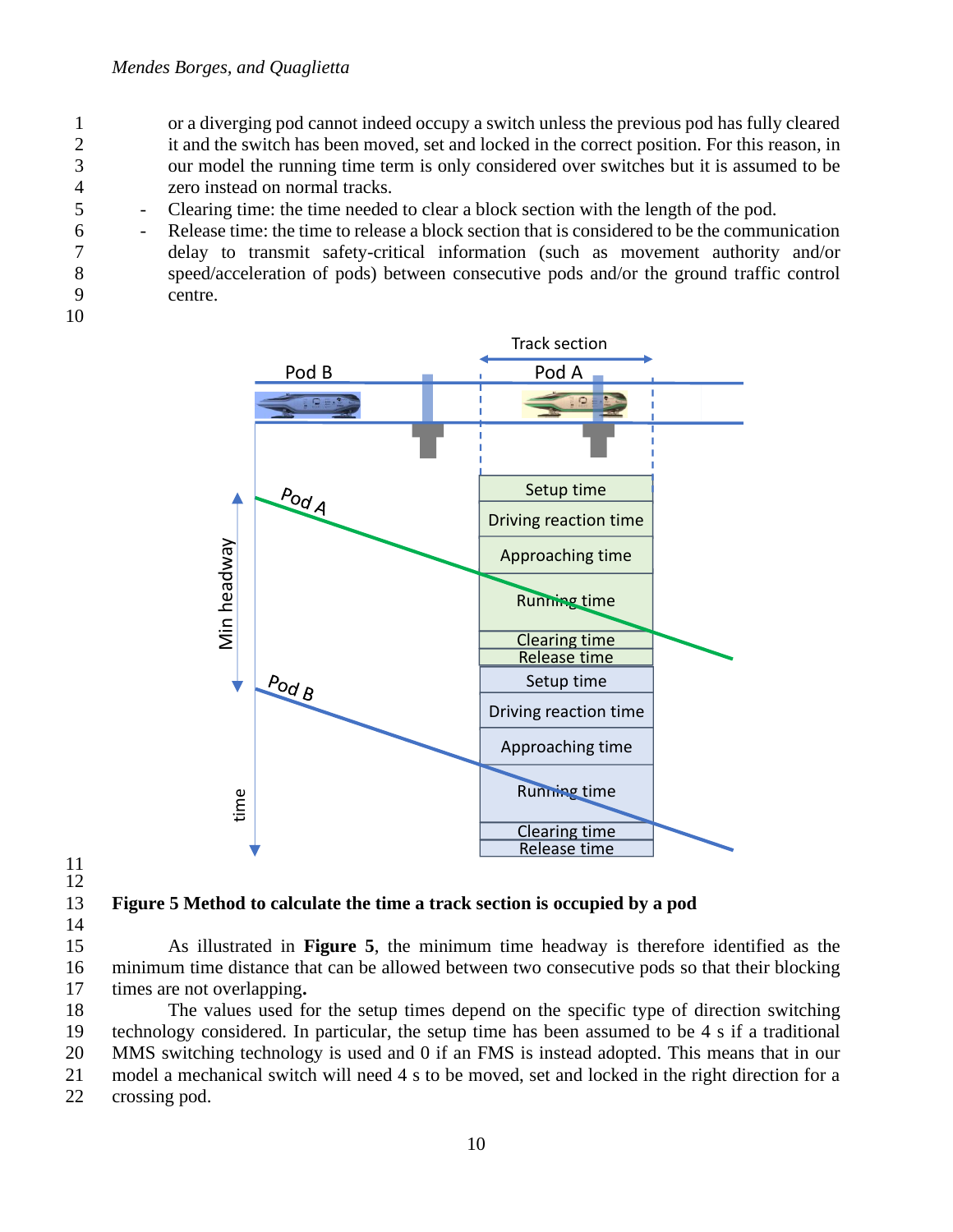The reaction time is assumed to have a constant value  $t_{reaction} = 0.5$  s in any system<br>2 configuration. The ATO reaction time is considered independent from a particular system configuration. The ATO reaction time is considered independent from a particular system combination of signalling and switching technologies.

 The values of the approaching and release times depend on the type of signalling and communication system adopted. Specifically, the approaching time is:

$$
t_{approach} = \begin{cases} t_{ABD}, & \text{if } MB \\ t_{RBD}, & \text{if } VC_{C/D}, \\ 0, & \text{if } VC_P \end{cases}
$$
 (1)

6 where  $t_{ABD}$  and  $t_{RBD}$  are the time to cover the absolute and relative braking distance, respectively.<br>7 These times are calculated based on the pod dynamics obtained from the microscopic simulations. These times are calculated based on the pod dynamics obtained from the microscopic simulations.

 The release time is assumed to account for the communication delay to transmit safety-critical information. In MB,  $t_{release} = 2$  s since in railway literature (5) this is an average time interval between two consecutive updates of the Movement Authority (i.e. the maximum time interval between two consecutive updates of the Movement Authority (i.e. the maximum distance a vehicle can safely cross) from a track-side radio control centre to a rail vehicle by using a GSM radio connection. In the case of VC<sub>P</sub> instead  $t_{release} = 0.02$  s given that this is a typical value observed in automotive literature (14) for cooperative vehicles communicating to each other. value observed in automotive literature  $(14)$  for cooperative vehicles communicating to each other. 14 If VC<sub>C</sub> then  $t_{release} = 2.02$  s, since the communication delay accounts for the time needed to receive the Movement Authority from the track-side control centre and, on top of that, the vehicle-to-vehicle communication delay. For this mode, the pod behind needs to exchange 17 kinematics information with the pod ahead. On the other hand, if  $VC_D$  then  $t_{release} = 2$  s since the pod behind just needs to receive the Movement Authority from the track-side control centre the pod behind just needs to receive the Movement Authority from the track-side control centre indicating the location of the diverging switch.

 To increase capacity the Hyperloop will likely be equipped with a Moving-Block signalling system without a segregation of the infrastructure in block sections (as traditionally instead implemented in railways). This is the same as saying that in a Moving-Block setup, block sections will have an infinitesimal length on the plain track while instead some kind of segregation is still needed at junctions, especially if they are equipped with MMS. For instance, in a junction equipped with a MMS, a pod cannot indeed cross the junction until the switch has been set and locked in the correct direction after that the previous pod has cleared the junction. In advantage of safety, we also consider that such a segregation at junctions is applied in the case of a FMS, although we assume a null switching time, given that no moving infrastructure elements exist. For this reason, 29 the running time on sections on the plain track will be considered  $t_{running} = 0$  (given the infinitesimal length of the section) while it will account for the time to cross the entire length of the switch (assumed to be 100 m for both merging and diverging junctions) at the speed simulated for the pods at the junction.

The clearing time  $t_{clearing}$  is instead computed as the time a pod takes to release a section of the track with all its length (35 m) at the speed simulated for the pods at a given location.

#### **CASE STUDY**

 The capacity that the Hyperloop can safely provide has been here computed for the different combinations of operational scenarios illustrated in **[Figure 4](#page-7-0)**, as well as the described configurations of the switching technology, the signalling systems and the station layouts.

#### **Capacity analysis**

 The comparative capacity analysis was performed for all the relevant combinations of operational scenarios and technological configurations reported in the Methodology for MB signalling as well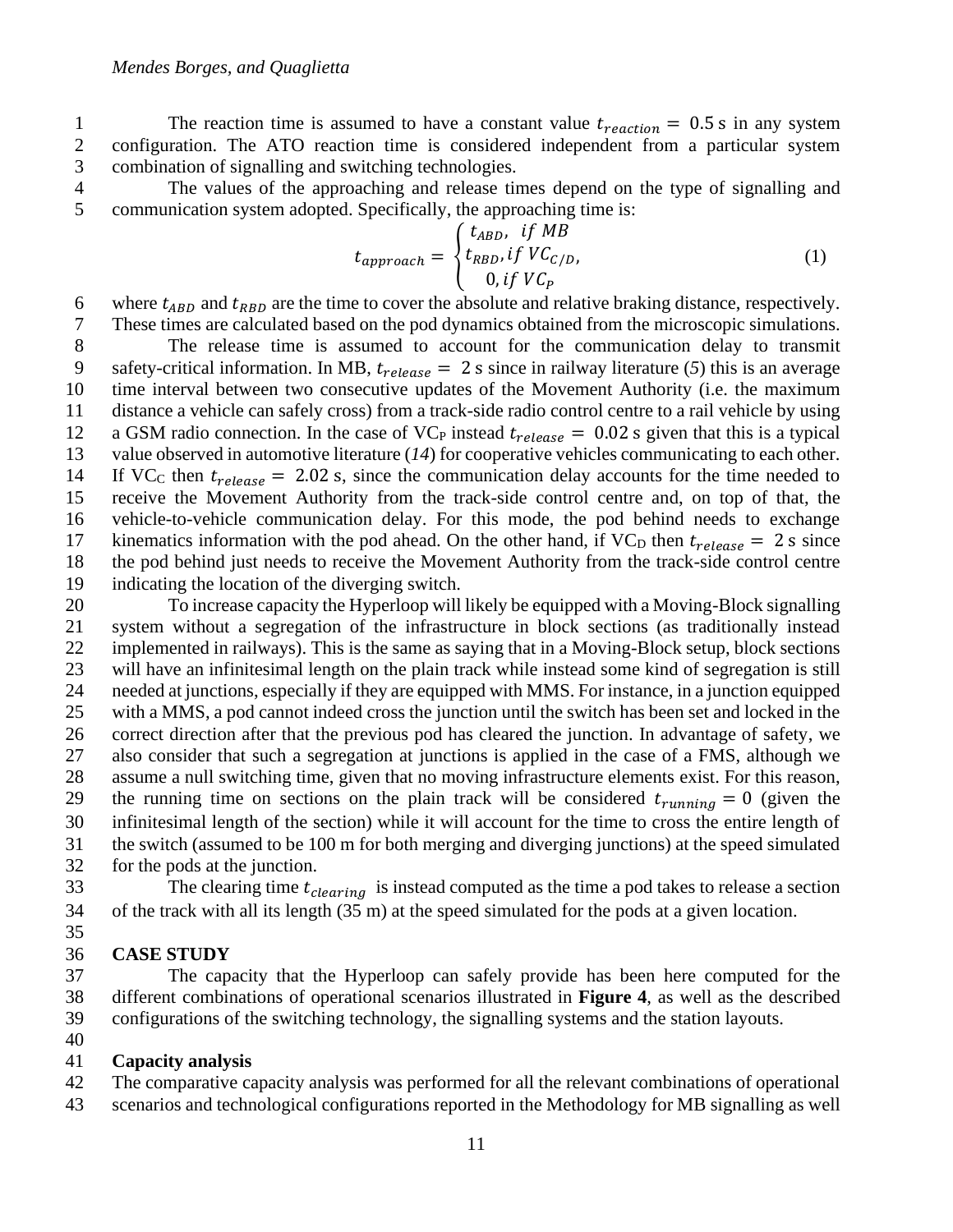1 as the two VC modes (VC $_{\text{C/D}}$  and VC<sub>P</sub>). The capacity was assessed in terms of the time headway between consecutive capsules, where the highest capacity values correspond to the lowest time headways. The calculations considered the braking curve shown in **[Figure 2](#page-6-1)** for the case of a flat track. For all cases, an ATO reaction time of 0.5 s was assumed. Also, a fixed safety margin has been considered between pods which is 200 m if pods are moving and 50 m if instead pods are queueing behind each other when stopping at the same station platform. A capsule length of 35 m is considered. The dwell time considered to embark/disembark passengers at stations is 120 s.

 **[TABLE 1](#page-12-0)** shows the results obtained for all the combinations studied. For the non-stopping plain line, VC can greatly improve capacity over MB. The time headway reduces from 112.1 s 10 under MB to just 1.2 s under  $VC<sub>P</sub>$ . For the  $VC<sub>CD</sub>$  mode, the two pods travel at different speeds and the separation respects the relative braking distance. For this mode, it is assumed pods travel at 1200 km/h (behind) and 750 km/h (ahead). This speed difference results in a substantial increase of the headway between pods when compared to VCP.

14

<span id="page-12-0"></span>

| <b>Operational scenario</b>            | <b>Switch type</b> | <b>MB</b> | VC <sub>CD</sub> | VCP   |
|----------------------------------------|--------------------|-----------|------------------|-------|
| Plain line                             |                    | 112.1     | 84.5             | 1.2   |
| Plain line with stop<br>(one chamber)  |                    | 313.1     | 228.3            | 128.1 |
| Plain line with stop<br>(two chambers) |                    | 185.5     | 100.7            | 0.5   |
| Merging junction                       | <b>FMS</b>         | 112.4     | 3.5              |       |
|                                        | <b>FMS</b> (750)   | 112.6     | 85.0             |       |
|                                        | <b>FMS</b> (100)   | 116.8     | 116.5            |       |
|                                        | <b>MMS</b> (100)   | 120.8     | 120.8            |       |
| Merging junction<br>with stop          | <b>FMS</b>         | 148.4     | 139.4            |       |
|                                        | FMS (750)          | 148.4     | 139.4            |       |
|                                        | <b>FMS</b> (100)   | 152.1     | 151.8            |       |
|                                        | <b>MMS</b> (100)   | 156.1     | 156.2            |       |
| Diverging junction                     | <b>FMS</b>         | 112.4     | 3.5              |       |
|                                        | <b>FMS</b> (750)   | 112.6     | 85.0             |       |
|                                        | <b>FMS</b> (100)   | 116.8     | 116.5            |       |
|                                        | <b>MMS</b> (100)   | 120.8     | 120.8            |       |
| Diverging junction<br>with stop        | <b>FMS</b>         | 113.0     | 104.0            |       |
|                                        | FMS (750)          | 130.0     | 121.0            |       |
|                                        | <b>FMS</b> (100)   | 177.7     | 177.3            |       |
|                                        | <b>MMS</b> (100)   | 181.7     | 181.7            |       |
|                                        |                    |           |                  |       |

15 **TABLE 1 Time headways (in s) for all the combinations studied (switch speed reduction** 

16 **indicated in parentheses, in km/h)**

17

 For the plain line with a stop, the arrival headway is considered, i.e. the difference between the times the capsules actually stop at the platform. The highest capacity values are obtained for VC<sup>P</sup> and two chambers since the arrival headway (0.5 s) simply accounts for the communication 21 delay and ATO reaction time. Differently, VC<sub>C</sub> and MB require also the time for the pod behind

22 to cross the relative and absolute braking distance, respectively. When there are two chambers,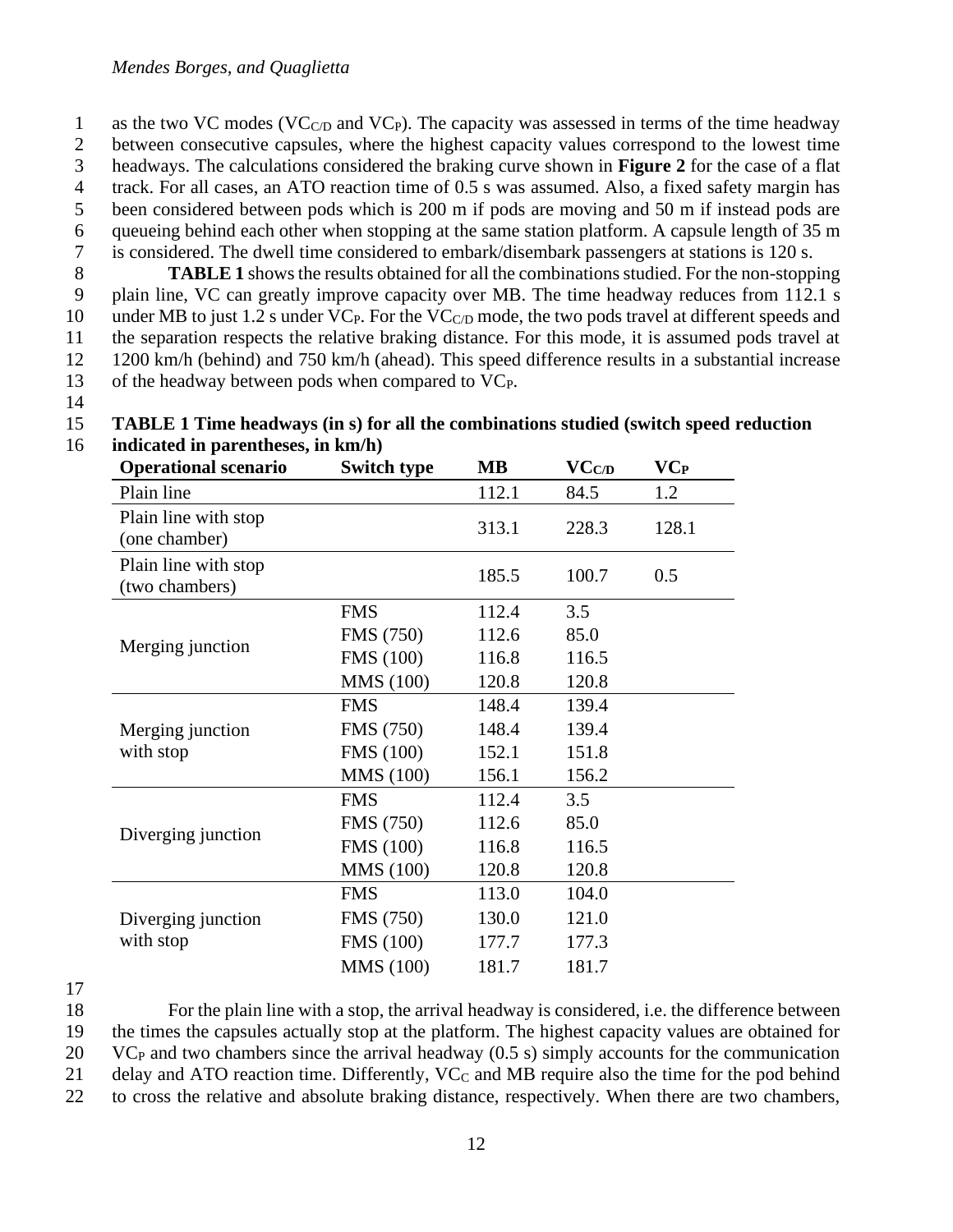two pods are allowed to enter the platform one behind each other and perform passenger alighting/boarding operations simultaneously. In the case that a single airlock is present, the second pod would instead need to wait for the first one to complete embarking/disembarking operations before being able to board/alight passengers. For the merging junction without stop, the configuration considering the FMS without speed reduction is similar to the plain line without a stop, since the capsules do not need to slow down. So, if such technology will be available, it will have a major impact in terms of capacity. The experience from the railways as shown how junctions are relevant capacity bottlenecks, as the cases here with speed reductions evidence. The results for this manoeuvre demonstrate that VC with the FMS technology can achieve minimal time headways of 3.5 s, while the headway for MB is 112.4 s for the same switch technology. On the other hand, if junctions would require considerable speed reductions, VC no longer introduces relevant benefits over MB since differences between absolute and relative braking distances tend to become marginal. This is also what happens for the non-stopping diverging junction.

 The introduction of a stop after the merging junction leads to a more restrictive scenario than the non-stopping situation. For all cases, the pod behind needs to cross the junction at most with the speed needed to standstill at the platform (~450 km/h). The fact both pods need to stop and the capsule ahead will cross the junction at a low speed (~450 km/h or less depending on the switch) leads to distance separations close to the absolute braking distance. For this reason, VC introduces very little benefits over MB.

 The time headways for the stopping merging and diverging junction are different. Since in the diverging manoeuvre only the first pod stops, the pod behind does not need to slow down to stop, therefore its speed is restricted only by the switch. The lowest headways for the merging junction with stop are 148.4 s for MB and 139.4 s for VC, while these are 113.0 s and 104.0 s for the diverging junction with stop, respectively.

#### **Analysis of the most critical situations**

 Under MB and for two chambers, the maximum time headway obtained was 185.5 s, for the arrival headway in the stopping plain line. This is explained by the fact an absolute braking distance has always to be respected between pods. When the first capsule arrives, the other has still to brake over that distance. VC provides here an enormous advantage by allowing pods to stop almost at the same time. If a single chamber is available, the arrival headway increases significantly (313.1 s for MB and 128.1 s for VC<sub>P</sub>), since the pod behind must wait for the capsule ahead to leave the chamber. Also for the plain line without stops, VC leads to a much higher capacity, again because pods can travel much closer in the platooning mode. However, the advantages of VC might be almost vanished at merging/diverging junctions, depending on the switch technology. If speed restrictions are imposed at junctions to allow pods to safely cross switches then the capacity advantage of VC over MB becomes marginal given that relative and absolute braking distances become comparable, especially for very restrictive speed limitations. In the case of an FMS not requiring speed limitations and the imposition of an absolute braking distance separation, VC would instead provide greater capacity improvements by allowing pods to move synchronously in platoons at a headway of 1.2 s, for the case of junctions without stops.

#### **Overall system configuration analysis**

The analysis of the different combinations has shown how these impact the capacity the Hyperloop

- can safely provide. In order to make a global comparison, the average time headways over all
- operational scenarios were considered for the signalling systems/modes and technological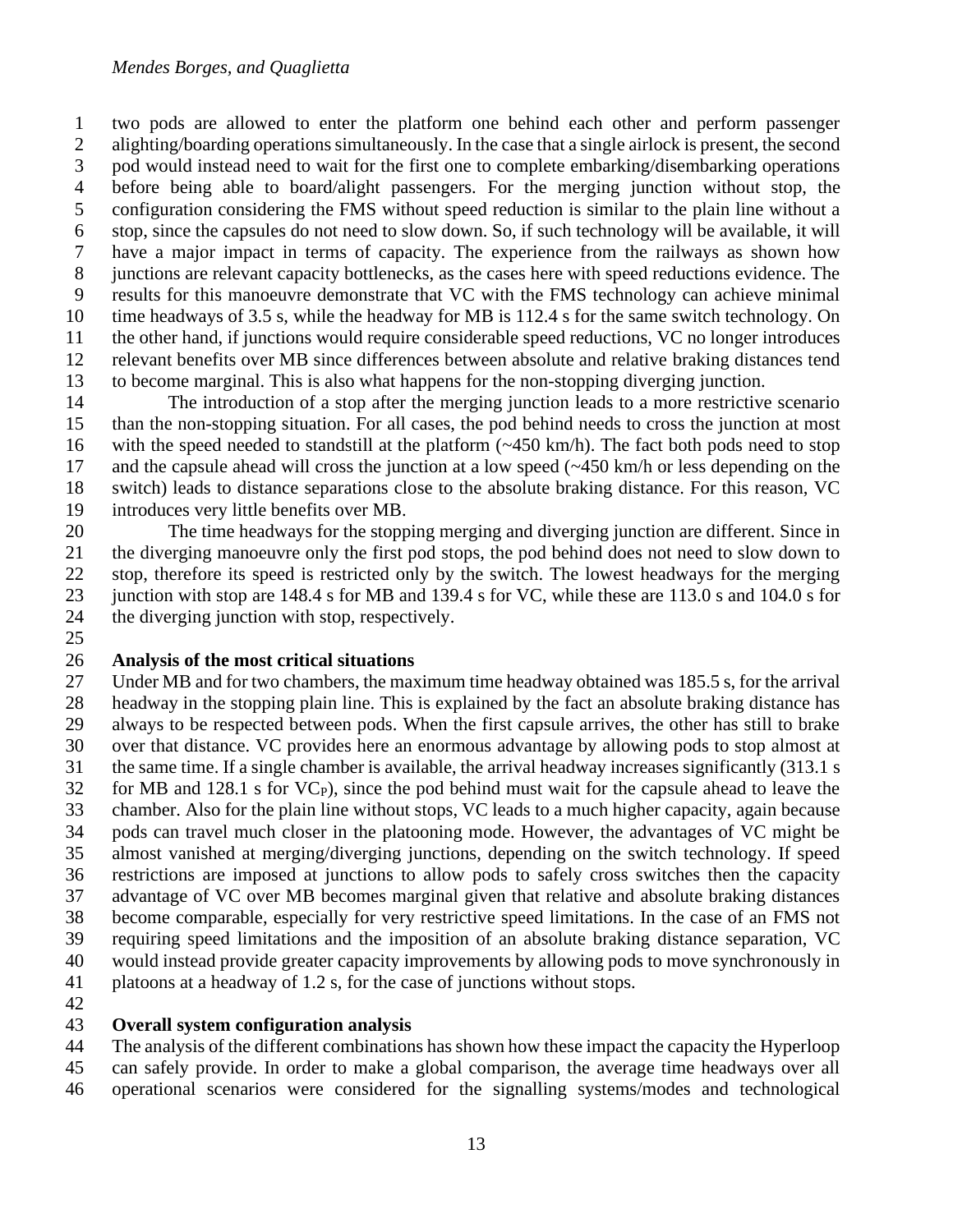#### *Mendes Borges, and Quaglietta*

 configurations (switch type and the number of chambers at stations). **[Figure 6](#page-14-0)** shows that VC outperforms MB. The FMS technology allows a significant reduction of time headways when compared to MMS. For all cases, the existence of a second chamber decreases substantially the 4 time headways. The reduction is significant for  $VC<sub>P</sub>$ , from 64.7 s to 0.9 s. The highest capacity values are achieved by combining VC with the FMS technology and two chambers.



 

#### <span id="page-14-0"></span> **Figure 6 Average time headways for different combinations of signalling system/mode, switch technology and number of airlocks/chambers at stations**

 This study shows that VC could provide substantial capacity improvements with respect to MB. The greatest improvements are obtained if VC could always be operated in the platooning mode, where an average time headway between pods of only 0.9 s could be achieved if an FMS is installed and considering two chambers. Such a setup would provide 4126 pods/h meaning 123780 pax/h/direction per tube. For the same switch technology and number of chambers, MB could only reach an average headway of 132.2 s meaning 27 pods/h and 810 pax/h/direction per tube. Van Goeverden et al. (*3*) estimated the transport capacity provided by the main alternatives to the Hyperloop, which corresponds to 9600 pax/h for the high-speed rail and 312 pax/h for the air passenger transport. This study shows that the Hyperloop could largely exceed those values for the best technological configuration of virtually coupled platoons of pods, stations having multiple airlock/chambers to embark/disembark passengers simultaneously on/from different pods and junctions equipped with fixed magnetic switches requiring no speed reductions at the approach. This comparison of transport capacity for different transport modes and system configurations is summarized in **[TABLE 2](#page-14-1)**.

#### <span id="page-14-1"></span>**TABLE 2 Comparison of transport capacity for different transport modes and system**

#### **configurations**

| <b>Transport mode and system configuration</b>                  | <b>Hourly transport</b><br>capacity (veh/h) | <b>Hourly transport</b><br>capacity (pax/h) |
|-----------------------------------------------------------------|---------------------------------------------|---------------------------------------------|
| Hyperloop with platooning, FMS and<br>multiple station airlocks | 4126                                        | 123780                                      |
| Hyperloop with MB, MMS and single<br>station airlock            | 27                                          | 810                                         |
| Airplane                                                        |                                             | 312                                         |
| High-speed railway                                              |                                             | 9600                                        |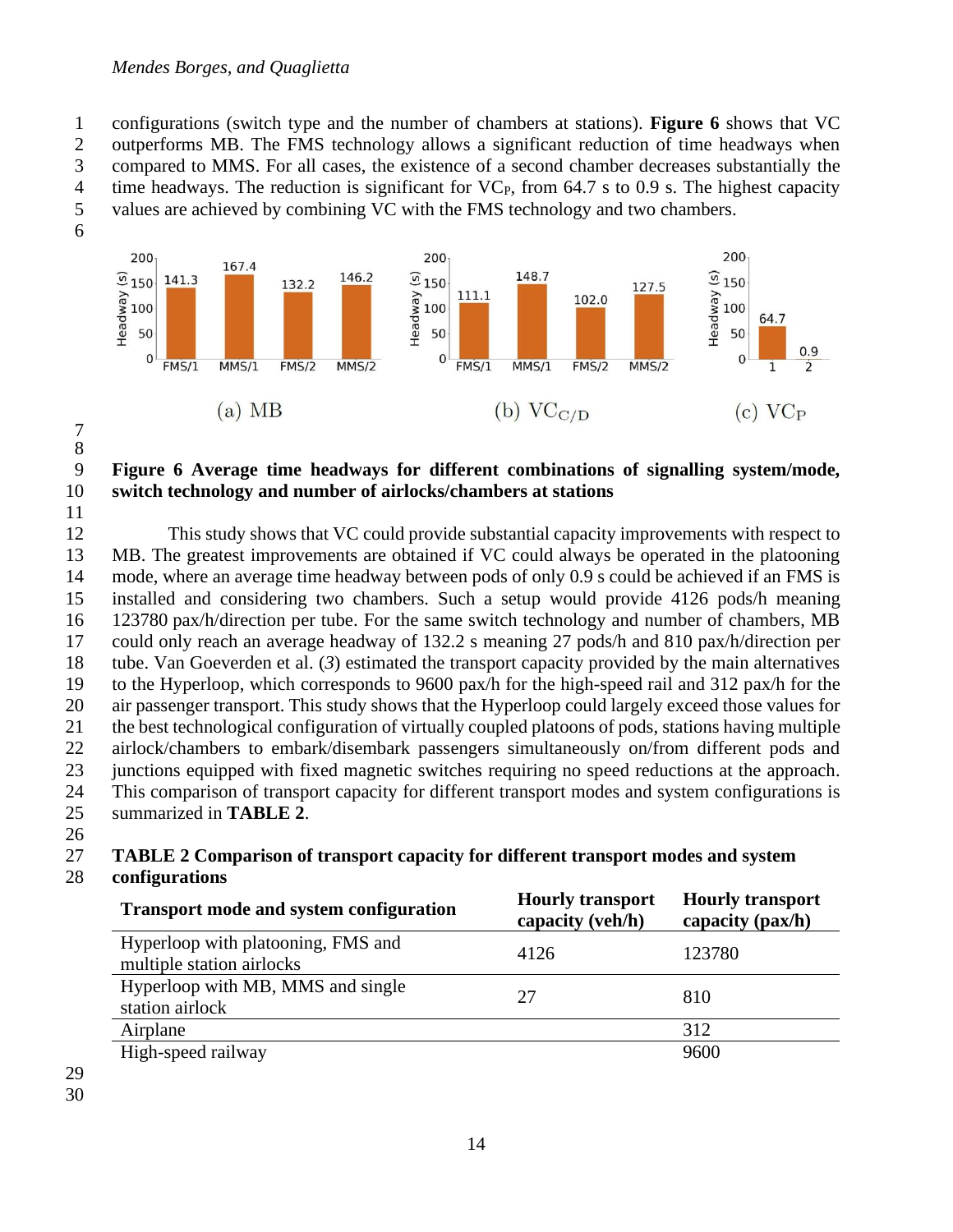#### **CONCLUSIONS**

 This work provides a wide capacity analysis of the Hyperloop system for different signalling systems and considering several operational scenarios. Since the Hyperloop is still a concept for a new mode of transport, many different technologies have been proposed and it is not clear which might be available. Therefore, the comparative analysis made included various possibilities.

 The analysis has shown the concept of Virtual Coupling as the most suitable signalling system as it greatly reduces the time headways between capsules, therefore increasing capacity. The fact capsules are separated by a relative instead of an absolute braking distance means very short time headways can be achieved while using this technology. However, the benefits provided by such an innovative concept might become insignificant at junctions, depending on the switch technology. If a concept like the Fixed Magnetic Switch proposed by Hardt Hyperloop (*8*) would be available, high capacity values can be expected, with very short distance separations between consecutive pods. When running as a platoon, the time headway can be as short as 1.2 s.

 This study shows that the reference headway values of 30 s claimed in the Hyperloop Alpha paper of Elon Musk (*1*) are not safely achievable with a simple MB signalling technology but can only be achieved if Virtual Coupling operations are equipped in combination with innovative switching technologies such as Fixed Magnetic Switches. The only way MB might achieve those headways during peak hours would be by using braking rates of the pods that exceed 1g, which are unsafe and uncomfortable to passengers.

 However, on more complex networks having stations along the tube and junctions with stops, such values cannot be achieved even for the best combination of technologies studied. Furthermore, stations can severely reduce the capacity of the system in case pods are not allowed to stop at the same platform and embark/disembark passengers and cargo simultaneously. Unless more platforms can be used, each capsule would have to wait for the pod ahead to complete dwelling operations.

 Further steps of this work should consider a wider range of possibilities for the Hyperloop system, e.g. in terms of the propulsion system. Also, studying capacity using simulation would allow a better comprehension of the dynamic interaction between vehicles, especially if more capsules and on-the-run platoon composition/decomposition under Virtual Coupling and failures/delays of the vehicle-to-vehicle communication are considered. Additionally, future research will investigate the effect that different braking rates of consecutive pods could have on capacity.

# **AUTHOR CONTRIBUTIONS**

 The authors confirm contribution to the paper as follows: R. Mendes Borges and Egidio Quaglietta have both contributed to the study conception and design, analysis and interpretation of results,

manuscript preparation and revision. R. Mendes Borges has, in addition, collected necessary data

and run the simulations.